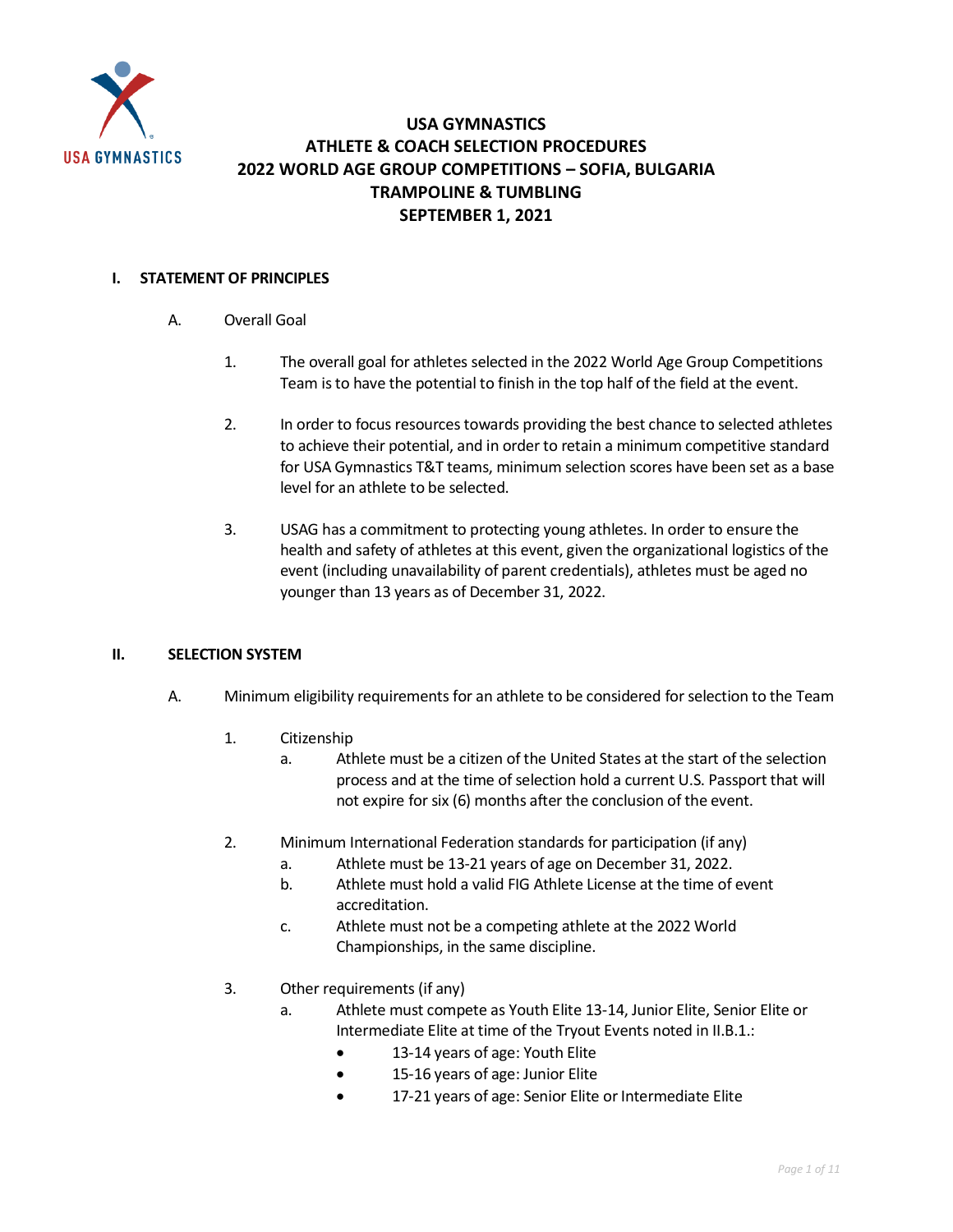- b. Athlete must be a member in good standing of USA Gymnastics.
- c. Any athlete aged 18 or older will be required to complete SafeSport training.
- B. Tryout Events
	- 1. Event names, dates and locations of all trials, events, and camps to be used as part of the selection process.
		- 2022 Winter Classic March 4-6, Daytona Beach, FL
		- 2022 Elite Challenge April 21-24, Irving, TX
		- 2022 USA Gymnastics Championships June 21-26, Des Moines, IA
		- b. To be eligible for selection, athletes must compete full qualification routines at two (2) of the three (3) Tryout Events (i.e.: 20 elements in Individual Trampoline, 16 elements in Tumbling, and 4 elements in Double Mini; or until interruption; saluting does not fulfill this requirement).
		- c. Additional information regarding the final competition dates, competition schedule and the competition format will be published on th[e USA](https://usagym.org/PDFs/T&T/T&T%20Program%20Events/20eventcalendar.pdf)  [Gymnastics website](https://usagym.org/PDFs/T&T/T&T%20Program%20Events/20eventcalendar.pdf) prior to the start of each of the Tryout Events.
	- 2. Event names, dates, locations, and description of how athletes qualify for any Tryout Events, or procedures that are prerequisites to attend any of the Tryout Events.
		- a. To qualify to compete at the Tryout Events, athletes must meet mobility requirements as a Youth Elite 13-14, Junior Elite, Senior Elite or Intermediate Elite as stated in the 2021-2022 [T&T Rules & Policies](https://www.usagym.org/pages/tt/pages/rules_policies.html) (Sec. VI.).
		- b. To compete at the 2022 USA Gymnastics Championships athletes must meet qualification requirements as stated in the 2021-2022 T&T Rules & [Policies](https://www.usagym.org/pages/tt/pages/rules_policies.html) (Sec. VI.).
- C. Comprehensive, step-by-step description of how athletes will go through the selection process (including maximum team size)
	- 1. Maximum team size
		- a. Up to four (4) males and four (4) females plus one (1) non-traveling alternate in each gender, in the disciplines of Individual Trampoline, Tumbling, and Double-Mini and the divisions 13-14, 15-16 and 17-21 will be selected for the 2022 World Age Group Competitions team.
	- 2. Definitions:
		- a. Qualification Score:
			- Trampoline SE & IE: The Qualification Score is the counting routine from Routine 1 and Routine 2 from Qualification 1 at a single Tryout Event.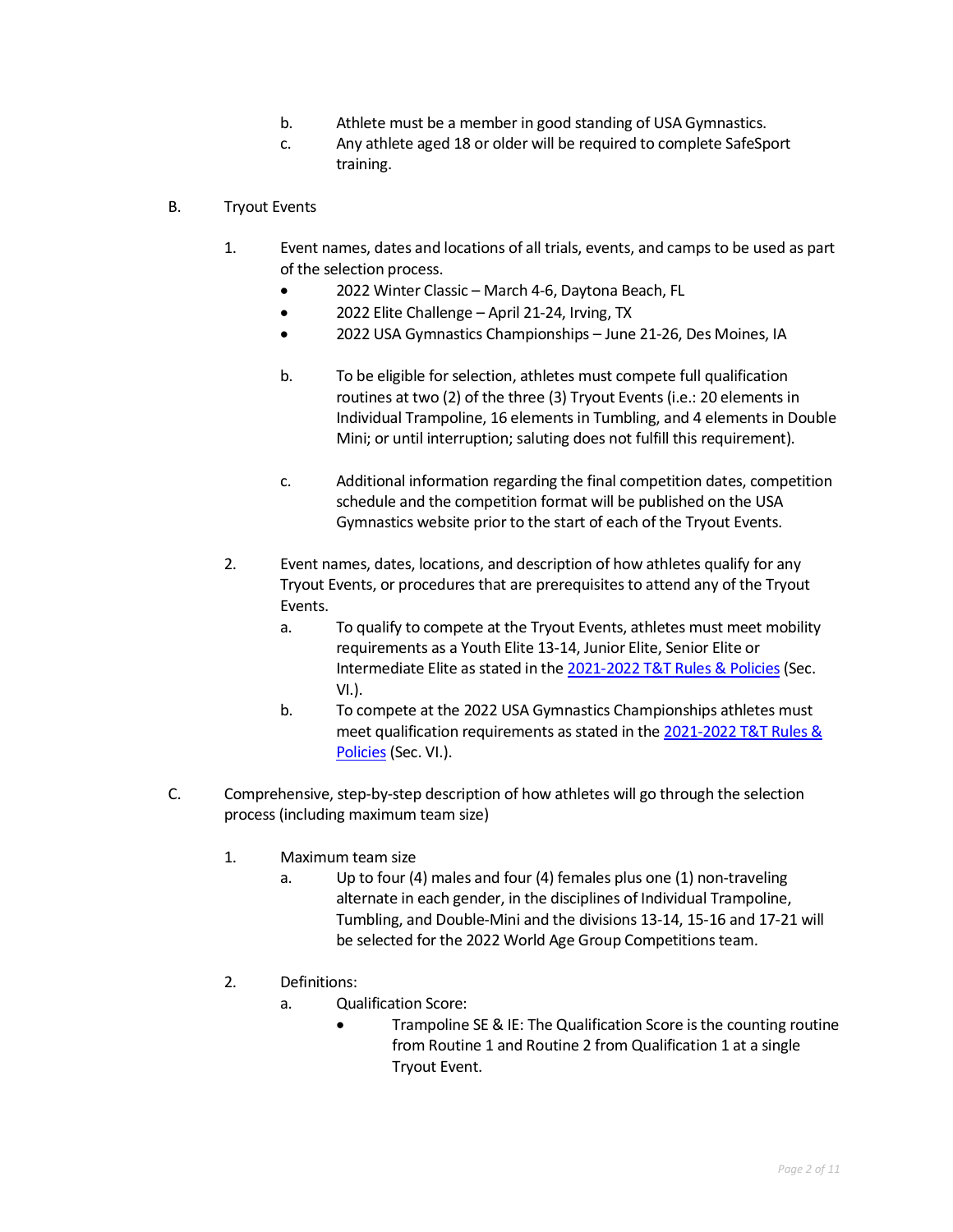- Trampoline YE 13-14 & JE: The Qualification Score is the sum of Routine 1 and Routine 2 from Qualification 1 at a single Tryout Event.
- Tumbling & Double Mini (all age groups): The Qualification Score is the sum of Routine 1 and Routine 2 from Qualification 1 at a single Tryout Event.
- b. Combined Score: The Combined Score is the sum of the highest two (2) Qualification Scores from the three (3) Tryout Events.
	- Senior Elite and Intermediate Elite: scores achieved in either division may both be used to contribute to a single Combined Score.
	- Youth Elite 13-14 and Junior Elite: Scores being used to make up a Combined Score must all have been achieved within the same division.
- c. Preferential Qualification Score: The Preferential Qualification Score can be achieved through any Qualification Score as defined in II.C.2.a-b. The Preferential Qualification Scores are:

| <b>Division</b> | <b>Trampoline</b> | <b>Tumbling</b> | <b>Double Mini</b> |
|-----------------|-------------------|-----------------|--------------------|
| 13-14 Girls     | 89.0              | 43.3            | 47.6               |
| 13-14 Boys      | 89.0              | 43.3            | 48.4               |
| 15-16 Girls     | 92.5              | 43.6            | 48.4               |
| 15-16 Boys      | 93.0              | 46.5            | 50.8               |
| 17-21 Women     | 50.0              | 45.1            | 49.2               |
| 17-21 Men       | 53.0              | 46.6            | 52.4               |

d. Minimum Qualification Score: The Minimum Qualification Score can be achieved through any Qualification Score as defined in II.C.2.a-b. The Minimum Qualification Scores are:

| <b>Division</b> | <b>Trampoline</b> | <b>Tumbling</b> | <b>Double Mini</b> |
|-----------------|-------------------|-----------------|--------------------|
| 13-14 Girls     | 86.0              | 42.1            | 45.6               |
| 13-14 Boys      | 86.0              | 42.1            | 46.4               |
| 15-16 Girls     | 89.5              | 42.4            | 46.4               |
| 15-16 Boys      | 90.0              | 43.2            | 48.8               |
| 17-21 Women     | 48.0              | 43.1            | 47.2               |
| 17-21 Men       | 51.0              | 44.9            | 50.4               |

- 3. Process for selection
	- a. For the 17-21 age group, Senior Elite and Intermediate Elite athletes will be combined into a single ranking.
	- b. Up to three (3) athletes with the highest Combined Score at the conclusion of the three (3) Tryout Events (II.B.1.) will be selected for the 2022 World Age Group Competitions team, provided they have met or exceeded the Preferential Qualification Score at least once in the selection process.
		- Where there is a tie in Combined Score, the athlete with the higher Qualification Score will be ranked higher.
		- Where there is a tie in both Combined Score and Qualification Score, discretionary selection criteria will apply (Section III.).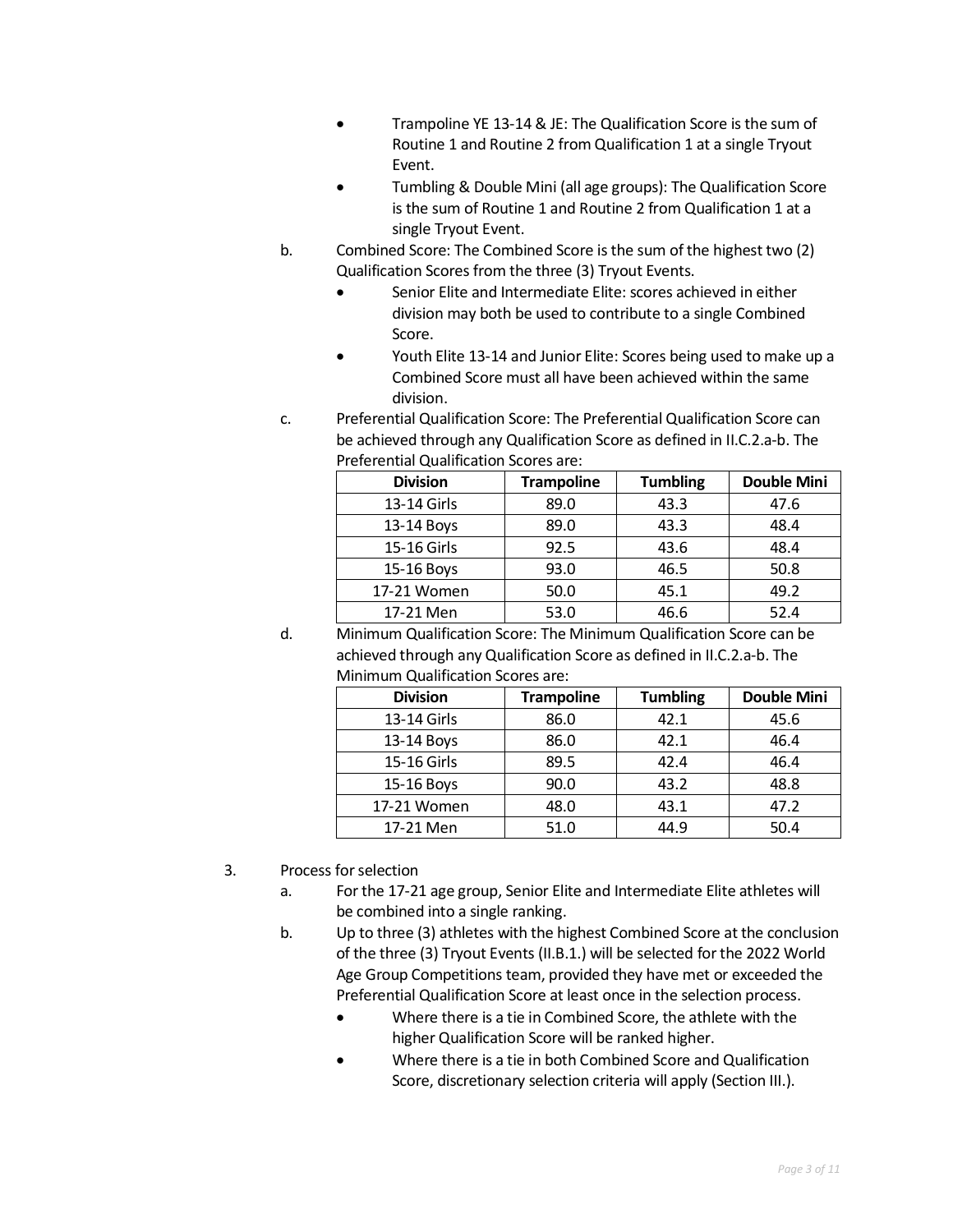- c. In addition to athletes who earn a spot on the 2022 World Age Group Competitions team per II.C.3.b, the selection committee, using the discretionary selection criteria in III., may add athletes (up to the maximum team size of four (4) plus one (1) non-traveling alternate) from among:
	- Athletes with the next highest Combined Score, provided they have met or exceeded the Minimum Qualification Score at least once in the selection process.
		- − Where there is a tie in Combined Score, the athlete with the higher Qualification Score will be ranked higher.
		- − Where there is a tie in both Combined Score and Qualification Score, discretionary selection criteria will apply (Section III.).
	- Petitioners, based on having a high potential to meet the Overall Goal per I.A.1, using the criteria outlined in II.D.
- d. For the 17-21 age group, athletes named to the 2022 World Championships as alternates (traveling or non-traveling) in the same discipline will also be eligible for the 2022 World Age Group Competitions team.
- e. Men's and women's synchronized trampoline pairs will be comprised of athletes named to the 2022 World Age Group Competitions Trampoline team. The pairs will be named by the Trampoline Junior National Team Coordinator, subject to the approval of the Selection Committee.
- D. Petition Procedures
	- 1. Notwithstanding the process identified in the preceding sections of these Selection Procedures, USA Gymnastics recognizes that extraordinary and unforeseen circumstances may occur which would cause an athlete otherwise deserving of a spot on the team to be unable to participate in one (1) or more steps in that process.
	- 2. Procedures for petitioning into the 2022 USA Gymnastics Championships are listed in the 2021-2022 [T&T Rules & Policies](https://usagym.org/PDFs/T&T/Rules/Rules%20and%20Policies/2017/vi_elite_042517.pdf) (Section VI.II.B.1-6).
	- 3. Athletes may petition directly to the 2022 World Age Group Competitions team.
	- 4. Petitions to the 2022 World Age Group Competitions team will be considered for approval by the Selection Committees and must be received by the T&T Program Director as soon as practical after the athlete becomes aware of their inability to participate in the applicable competition and no later than the conclusion of competition at the 2022 USA Gymnastics Championships.
	- 5. The petition must state the specific injury, illness or unusual circumstance which prohibited the athlete from participating in the competitive process. In the case of a petition based upon injury or illness, the petition must be accompanied by a physician's statement. The nature and extent of that injury or illness is subject to verification by a doctor approved by USA Gymnastics.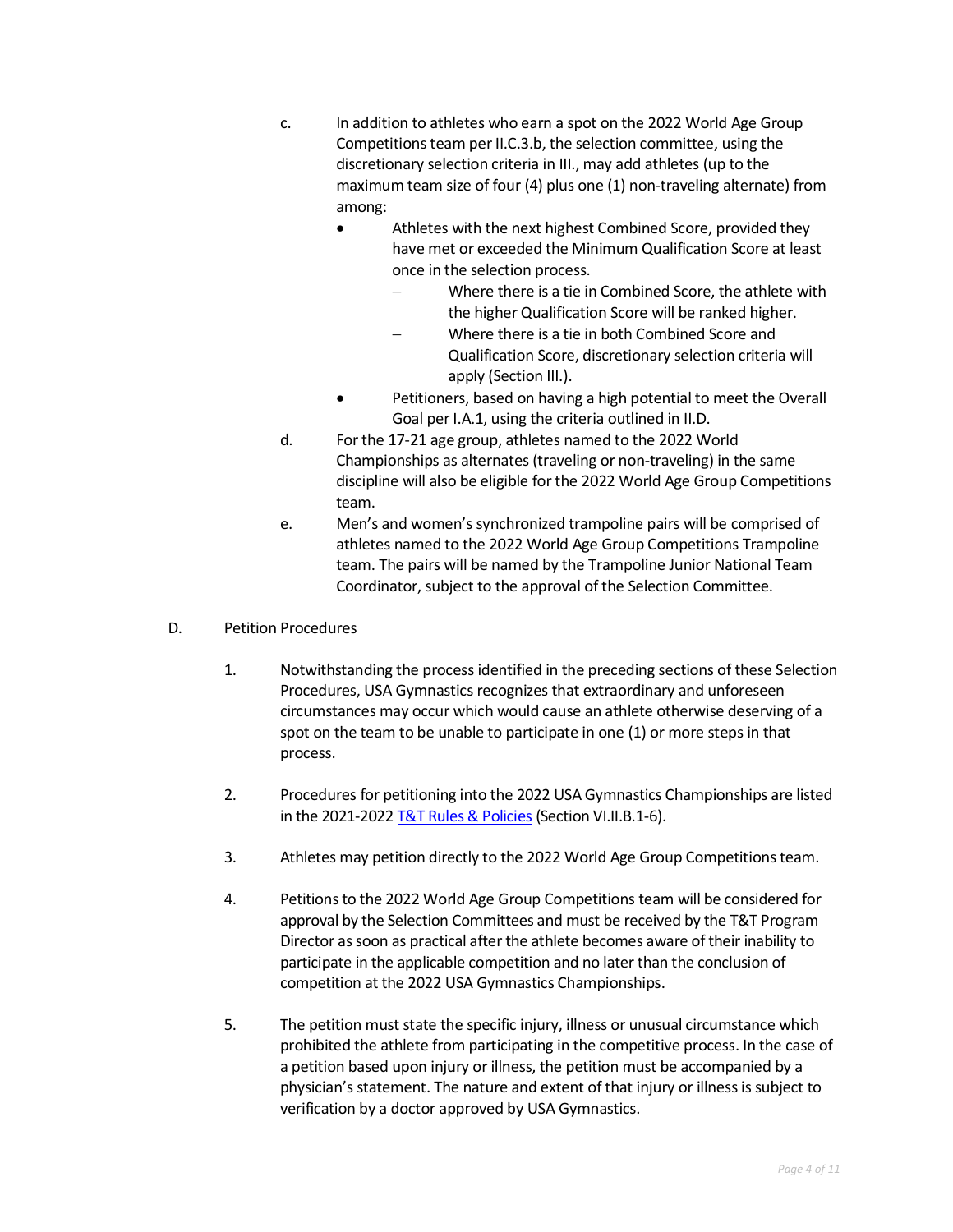- 6. To be eligible to petition, the athlete must have been a medalist at the 2021 World Age Group Competitions in the same discipline.
- 7. In considering the petition, the Selection Committees will utilize the discretionary criteria outlined in III.B.2.
- E. Selection Committees Members

#### 1. The Selection Committees (SCs) are three-member voting bodies:

| <b>Trampoline</b>                 | <b>Tumbling</b>                   | <b>Double Mini</b>                |
|-----------------------------------|-----------------------------------|-----------------------------------|
| <b>Selection Committees Chair</b> | <b>Selection Committees Chair</b> | <b>Selection Committees Chair</b> |
| <b>Elite Committees</b>           | <b>Elite Committees Tumbling</b>  | Elite Committees Double           |
| <b>Trampoline Representative</b>  | Representative                    | Mini Representative               |
| Athlete Selection                 | Athlete Selection                 | Athlete Selection                 |
| Representative                    | Representative                    | Representative                    |

- The PC Chair, the Program Director, and the National or Junior National Coordinator of the applicable discipline will be invited to attend as guests.
- 2. Conflict of Interest
	- a. If a Committee member (excluding the Athlete Representative) recuses themselves from a Committee vote for any reason, then a replacement will cast the vote instead, in the following order:
		- Program Committee Chair
		- Members of the SCs for other T&T disciplines
		- International experts (defined as an athlete / coach / judge with world-level competition or judging experience)
	- b. If the Athlete Representative recuses themself from voting for any reason, then a replacement athlete representative (approved in advance by the Athletes Council) will cast the vote instead.
	- c. Th[e Conflict of Interest Policy](https://usagym.org/PDFs/Pressbox/Selection%20Procedures/conflictinterest.pdf) is published on the USA Gymnastics website.

#### **III. DISCRETIONARY SELECTION**

- A. Rationale for utilizing discretionary selection (if any)
	- 1. While Trampoline & Tumbling is a subjectively judged discipline, these procedures primarily rely on objective criteria for selecting athletes to the team through rankings and results at the Tryout Events. However, there are two scenarios where discretionary selection criteria will be evaluated: through the petition process, and in the unlikely case of a tie.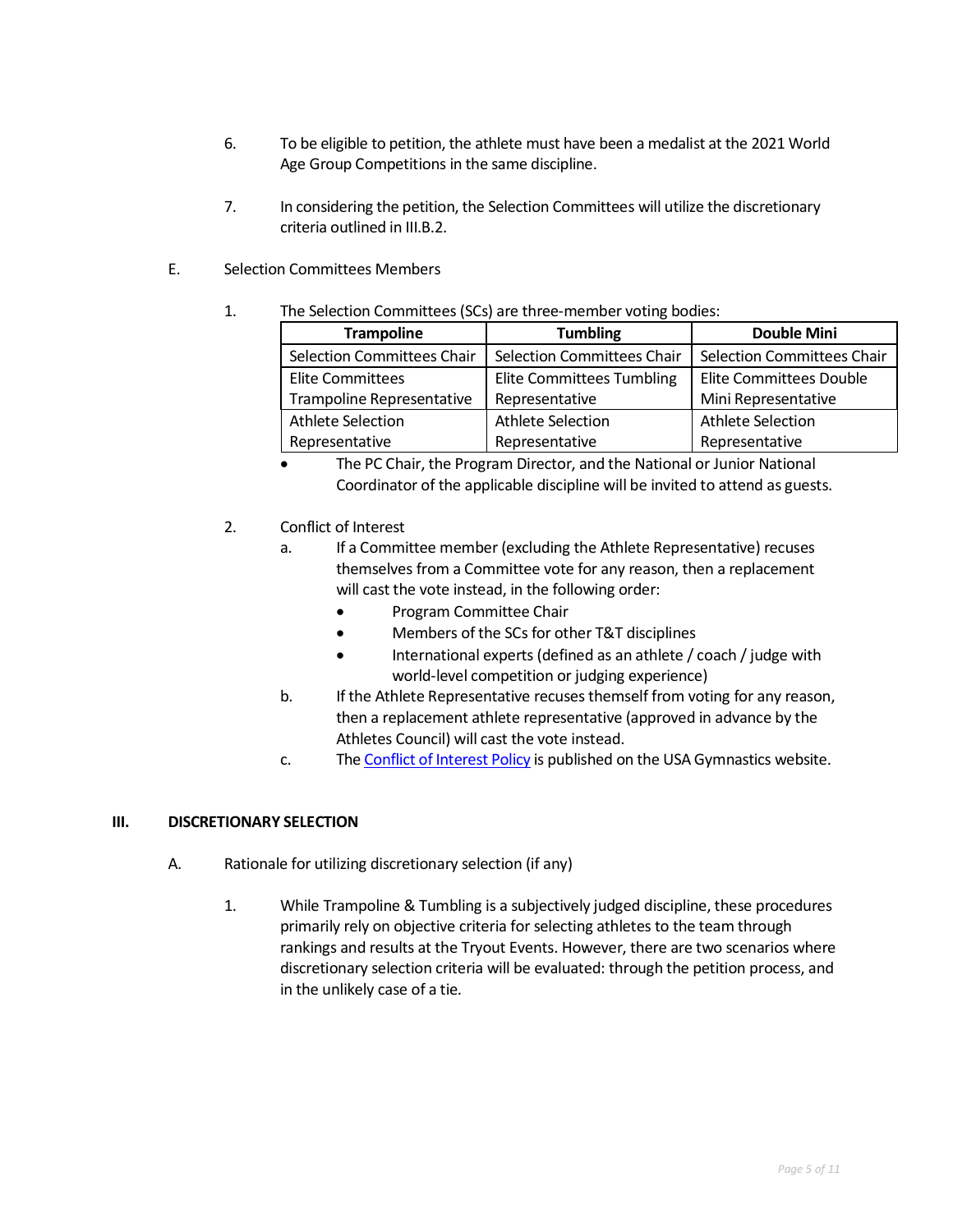- B. Discretionary criteria and how they will be used
	- 1. Discretionary criteria may be used in two scenarios:
		- a. Reviewing and deciding on any submitted petitions.
		- b. Breaking a tie, where Combined Score and highest Qualification Score are the same for multiple athletes.
	- 2. Criteria used by the Selection Committees include (not listed in order of importance):
		- 2021-2022 international performance and experience, including result, type, frequency, and caliber of the event(s), to which USA Gymnastics assigned athletes (these events can be found on the [2021](https://usagym.org/PDFs/T&T/T&T%20Program%20Events/21eventcalendar.pdf) and [2022](https://usagym.org/PDFs/T&T/T&T%20Program%20Events/22eventcalendar.pdf) T&T calendars).
		- 2021-2022 domestic performance and experience, including result, type, frequency, and caliber of the event(s) to be considered, which include the 2021 VIP Classic, 2022 Winter Classic, 2021 & 2022 Elite Challenge, and 2021 & 2022 USA Gymnastics Championships.
		- Total score potential: prior Qualification or Final scores.
		- Successful routine completion percentage at 2021-2022 international and domestic events listed in III.B.2, bullet 1-2.
		- Any physical, training or performance factor, which might inhibit peak performance at the 2022 World Age Group Competitions.
		- Demonstrated professional attitude, compliance with responsibility manual, and ability to positively contribute to the team dynamic.
	- 3. Criteria used for selection of synchronized trampoline pairs includes:
		- Existing pair with prior successful results.
		- Identification of a new pairing with possible medal potential.
		- Synchro pair preferences.
	- 4. The SCs may request any information from any person or entity that they reasonably believe will be helpful in the decision-making process.

#### **IV. REMOVAL OF ATHLETES**

- A. An athlete who is to be selected to the 2022 World Age Group Competitionsteam by USA Gymnastics may be removed for any of the following reasons, as determined by USA Gymnastics based on a likely inability to meet the Overall Goal per I.A.1. or due to not being in good standing per i.3.b.:
	- Voluntary withdrawal. Athlete must submit a written letter to USA Gymnastics Program Director.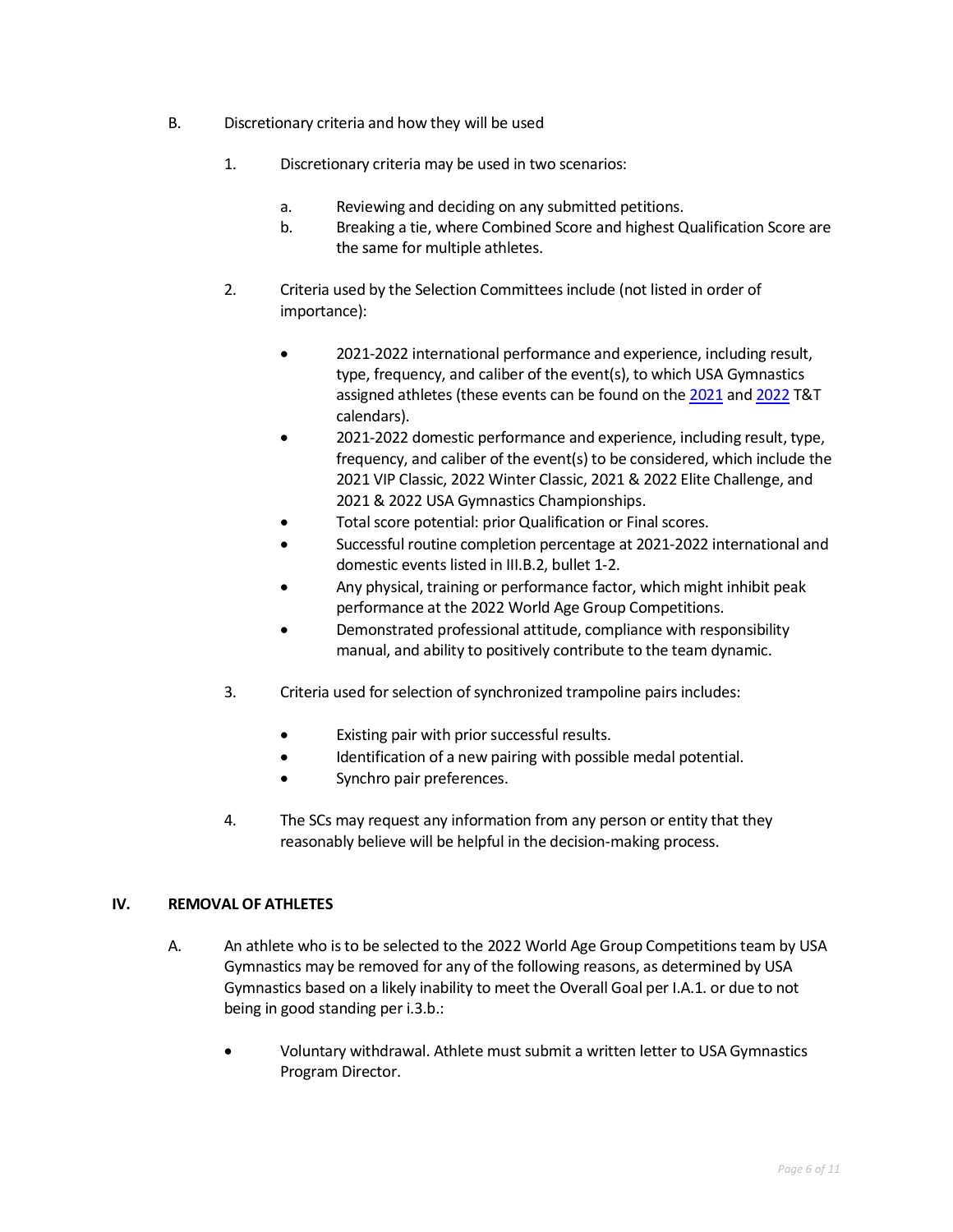- Injury or illness as certified by a physician (or medical staff) approved by USA Gymnastics. If an athlete refuses verification of his/her illness or injury by a physician (or medical staff) approved by USA Gymnastics, his/her injury will be assumed to be disabling and he/she may be removed.
- Lack of performance in training, which inhibits peak performance at the 2022 World Age Group Competitions.
- Failure to participate in mandatory training and/or competition as defined in these procedures.
- Violation of USA Gymnastic[s Code of Ethical Conduct](https://www.usagym.org/pages/aboutus/pages/code_of_ethics.html) or National Team Agreement.
- Violation of WADA, FIG, USADA and/or USOC anti-doping protocol, policies, and procedures, and/or the U.S. Center for SafeSport and/or USA Gymnastics policies and procedures.
- An athlete who is removed from the Team pursuant to this provision has the right to a hearing per the USA Gymnastics grievance process.

#### **V. REPLACEMENT OF ATHLETES**

- A. Selection and approval process for determining replacement athlete(s) should a vacancy occur:
	- 1. The replacement athlete in the gender where the vacancy occurred will fill the vacancy and a new replacement may be named using the process outlined in II.C. Depending on the timing of replacement and event registration deadlines, new replacement athletes may not be named or may be designated as non-traveling.
- B. Committees responsible for making athlete replacement determinations:
	- 1. See II.E.

#### **VI. COACH SELECTION**

- A. The coaches for the 2022 World Age Group Competitions team will be selected from among the National Team Coordinators, the personal coaches of the team members, and other experienced coaches.
	- 1. The Selection Committees will name the 2022 World Age Group Competitions coaches following the determination of the 2022 World Age Group Competitions team at the conclusion of the 2022 USA Gymnastics Championships, based on the number of available credentials and the needs of the team.
	- 2. Criteria to be considered in selecting the 2022 World Age Group Competitions coaches include (not listed in order of importance):
		- USA Gymnastics Competitive Coach member in good standing
		- International experience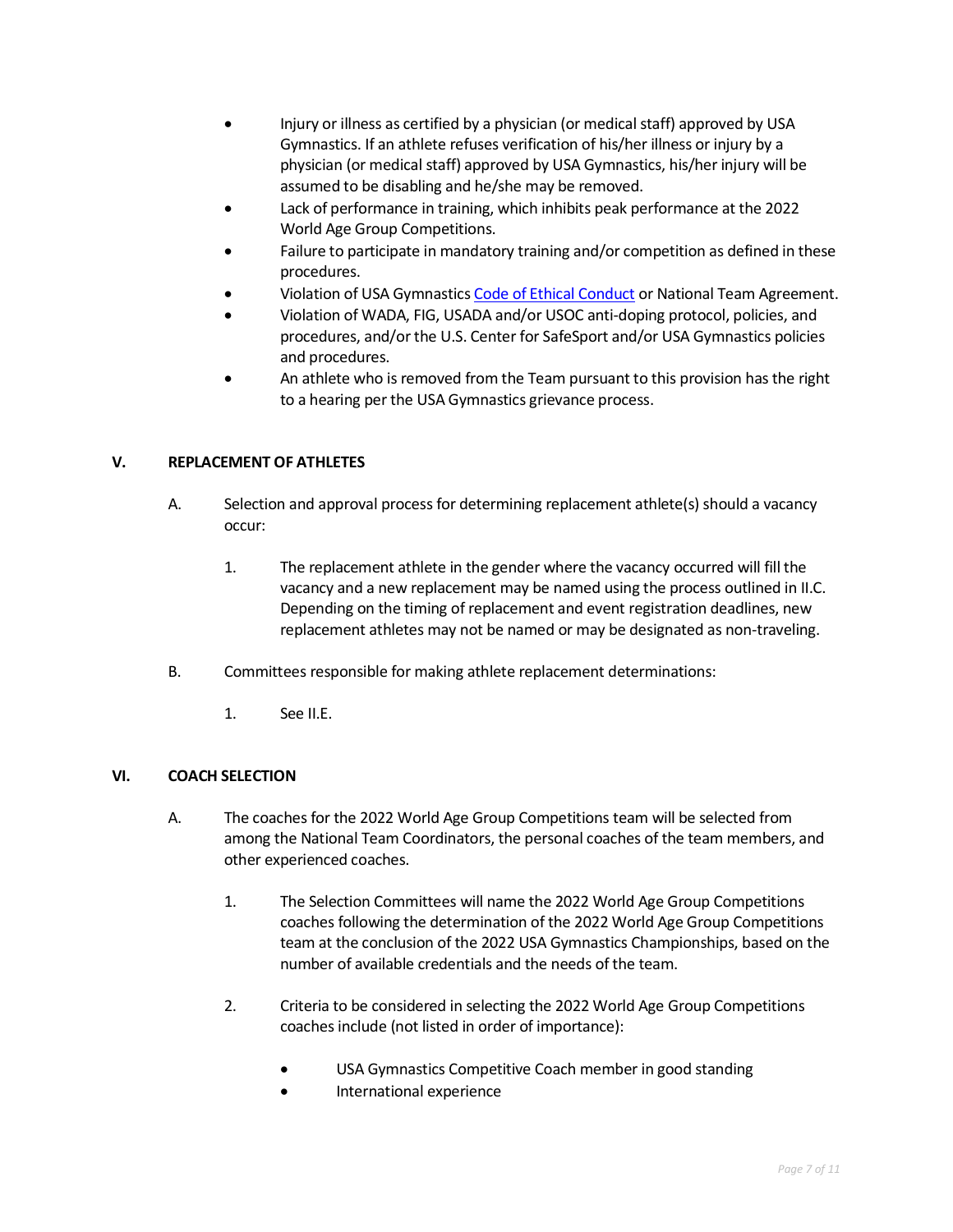- Proven leadership ability
- Rapport with athletes
- Technical knowledge
- National Team Coordinator or personal coach of an athlete named to the 2022 World Age Group Competitions team.
- Available to attend the 2022 World Age Group Competitions Preparation Camp.
- Compliance with the USA Gymnastics Safe Sport Policy, Code of Ethical Conduct and Trampoline & Tumbling Responsibilities Manual.
- B. Removal of Coach
	- 1. A coach who is to be selected to the 2022 World Age Group Competitions team by USA Gymnastics may be removed for any of the following reasons, as determined by USA Gymnastics:
		- Voluntary withdrawal. Coach must submit a written letter to USA Gymnastics Program Director.
		- Injury or illness which inhibits the ability to perform coaching duties as certified by a physician (or medical staff) approved by USA Gymnastics. If a coach refuses verification of their injury or illness by a physician (or medical staff) approved by USA Gymnastics, his/her injury or illness will be assumed to be disabling and he/she may be removed.
		- Failure to participate in mandatory training and/or competition as defined in these procedures.
		- Violation of USA Gymnastic[s Code of Ethical Conduct,](https://www.usagym.org/pages/aboutus/pages/code_of_ethics.html) and National Team Agreement policies and procedures.
		- Violation of the U.S. Center for SafeSport and/or USA Gymnastics policies and procedures.
		- Should an athlete be removed from the team pursuant to IV., the personal coach of that athlete may also be removed. Factors that may be taken into consideration when evaluating removal include timing of the removal, availability of credentials, status of a replacement athlete, and the needs of the team.
		- If the individual becomes ineligible for leadership.
	- 2. Any decision to remove a coach may be reviewed through the USA Gymnastics Grievance Procedures.

#### **VII. SUPPORTING DOCUMENTS**

A. USA Gymnastics will retain the approved Selection Procedures and all supporting documents, including scouting or evaluation forms, etc., and data from the selection process for six (6) months past the date of the 2022 World Age Group Competitions.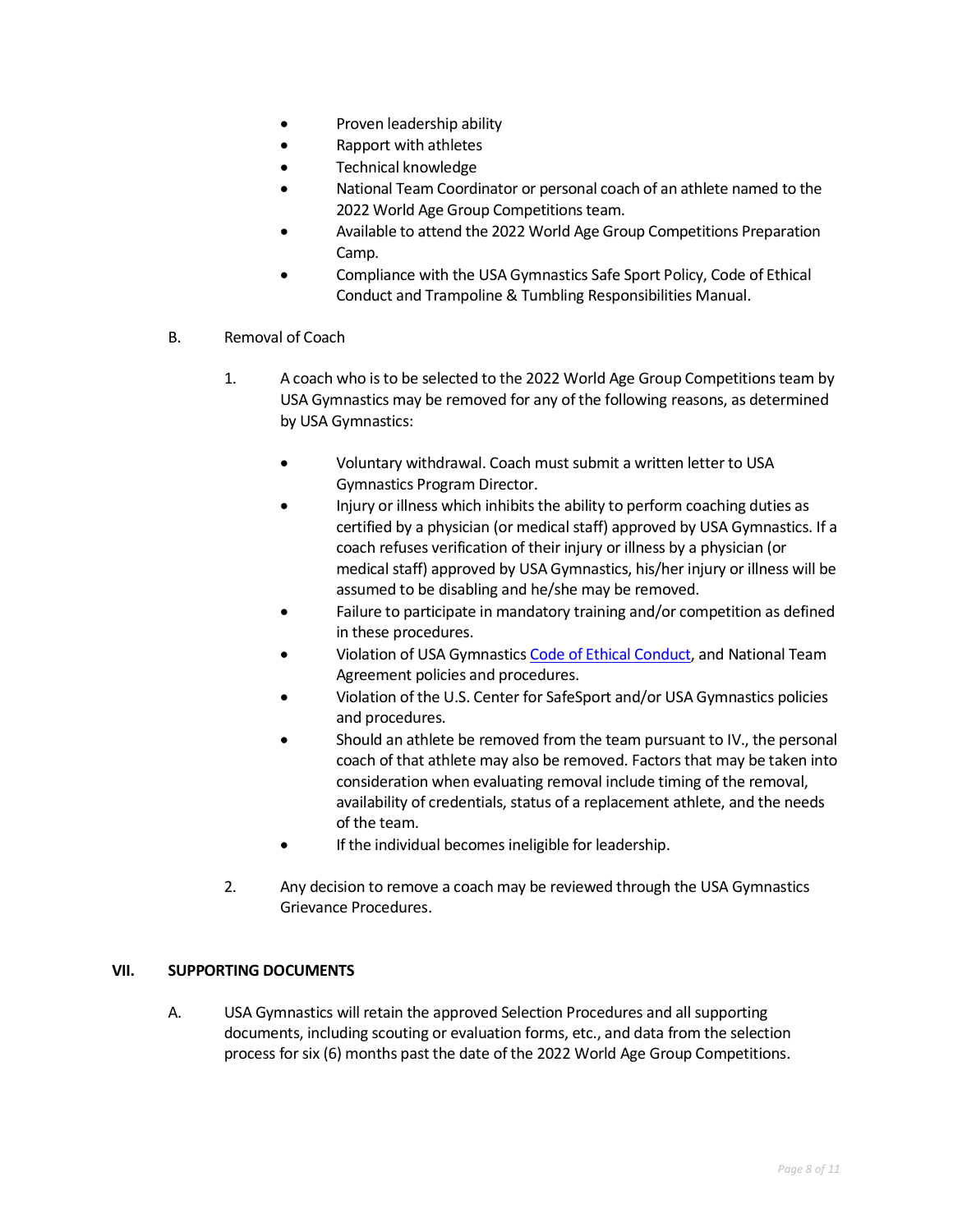#### **VIII. REQUIRED DOCUMENTS**

- A. The following documents are required to be adhered to/signed by an athlete as a condition of selection to the 2022 World Age Group Competitions and can be found on the USA Gymnastics website:
	- **[USA Gymnastics Safe Sport Policy](http://usagym.org/pages/education/safesport/policy.html)**
	- [USA Gymnastics Code of](https://www.usagym.org/pages/aboutus/pages/code_of_ethics.html) Ethical Conduct
	- [National Team Agreement](https://usagym.org/PDFs/Pressbox/Selection%20Procedures/t_20natteam_agreement.pdf)

#### **IX. PUBLICITY/DISTRIBUTION OF PROCEDURES**

- A. The USA Gymnastics approved selection procedures (complete and unaltered) will be posted/published by USA Gymnastics in the following locations:
	- [USA Gymnastics website](http://usagym.org/pages/tt/pages/selection_procedures.html)
	- Direct email distribution to age-eligible national team members and their personal coaches.

#### **X. DATE OF NOMINATION**

- A. The selection of athletes including replacements, will be announced on or before:
	- 1. July 8, 2022

#### **XI. MANDATORY TRAINING AND/OR COMPETITION**

- A. Specify the location, schedule, and duration of mandatory training and/or competition:
	- 1. 2022 World Age Group Competitions Preparation camp October 14-17, location TBA.
	- 2. 2022 World Age Group Competitions November 21-26, Sofia, Bulgaria.

#### **XII. ANTI-DOPING REQUIREMENTS**

A. Athletes must adhere to all WADA, FIG, USADA and USOPC anti-doping protocols, policies, and procedures, as applicable. This includes participation in Out-of-Competition Testing as required by the WADA, FIG, USADA and USOC Rules, as applicable.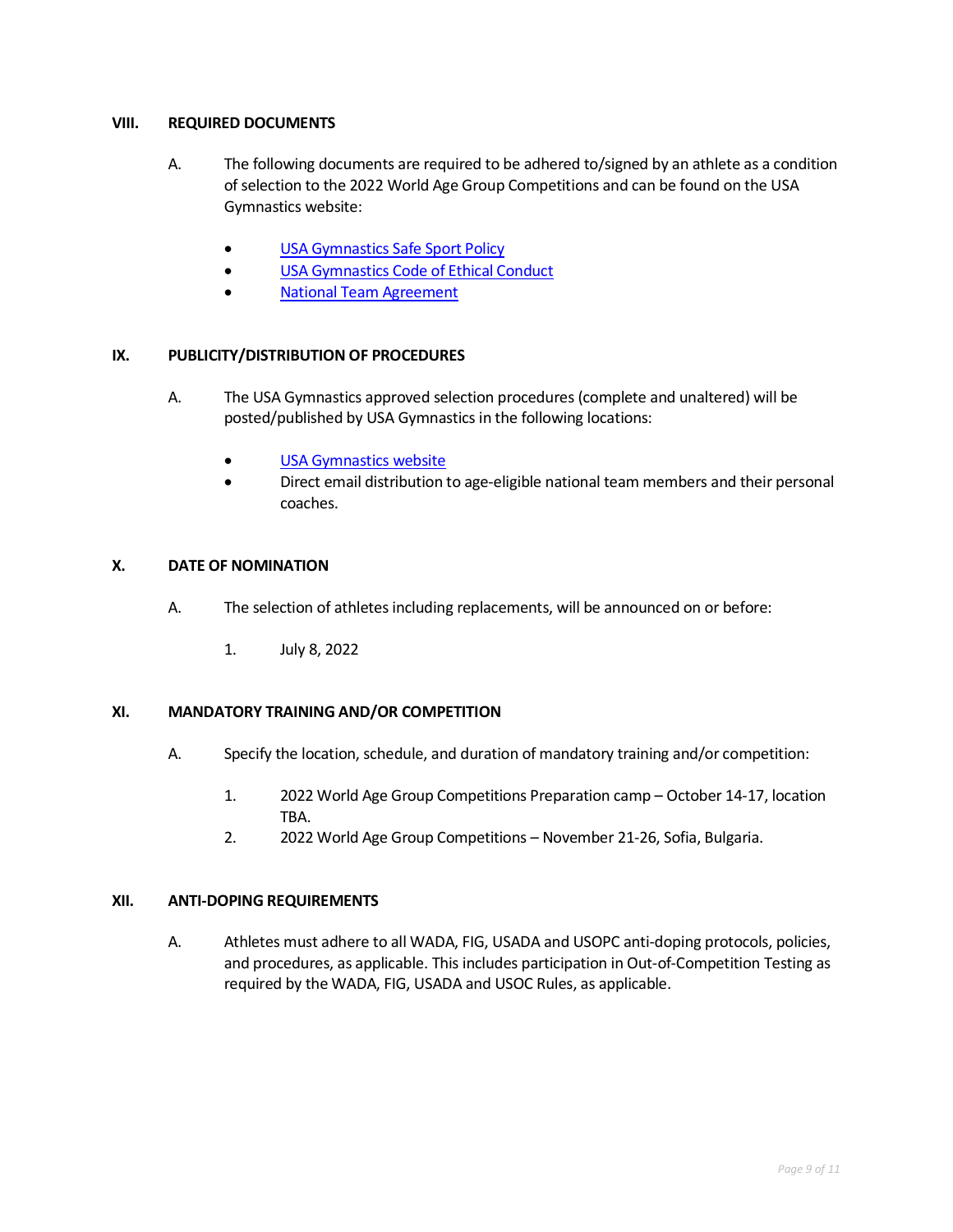#### **XIII. DEVELOPMENT OF SELECTION PROCEDURES**

A. The following committees were responsible for creating these Selection Procedures:

| <b>Trampoline &amp; Tumbling Program Committee</b><br><b>Trampoline &amp; Tumbling Elite Committee</b> |                |
|--------------------------------------------------------------------------------------------------------|----------------|
| <b>T&amp;T Program Director</b>                                                                        | Jacqui Godfrey |
| T&T Program Committee Chair                                                                            | Patti Conner   |
| <b>T&amp;T Elite Committees Chair</b>                                                                  | Recused        |
| <b>T&amp;T Technical Committees Chair</b>                                                              | Deanna Hanford |
| T&T Development Committees Chair                                                                       | Recused        |
| T&T Athlete Selection Representative                                                                   | Michael Devine |
| T&T Elite Committee Trampoline Representative                                                          | Recused        |
| T&T Elite Committee Tumbling Representative                                                            | Recused        |
| T&T Elite Committee DMT Representative                                                                 | Recused        |

#### **XIV. NGB BYLAWS AND GRIEVANCE PROCEDURES**

A. The USA Gymnastics Bylaws and Grievance Procedures can be found on th[e USA](https://www.usagym.org/PDFs/About%20USA%20Gymnastics/Governance/usag-bylaws.pdf)  [Gymnastics website.](https://www.usagym.org/PDFs/About%20USA%20Gymnastics/Governance/usag-bylaws.pdf)

#### **XV. INTERNATIONAL DISCLAIMER**

- A. These procedures are based on FIG rules and regulations as presently known and understood. Any change in the selection procedures caused by a change in FIG rules and regulations will be distributed to the affected athletes immediately. The selection criteria are based on the latest information available to USA Gymnastics. However, the selections are always subject to unforeseen, intervening circumstances, and realistically may not have accounted for every possible contingency.
- B. If any force of nature, or force majeure, should cause the alteration or cancellation of any of the Tryout Events listed in this document, these selection procedures will be revised by **the USA Gymnastics Program Director.**

#### **XVI. SIGNATURES**

I certify that I have read and approved the Athlete Selection Procedures for the 2022 World Age Group Competitions:

| <b>Position</b>                            | <b>Print Name</b> | <b>Signature</b> | Date        |
|--------------------------------------------|-------------------|------------------|-------------|
| <b>USA Gymnastics President</b><br>and CEO | Li Li Leung       | ZZ               | Jan 6, 2022 |
| T&T Program Director                       | Jacqui Godfrey    | flyeggtvæg       | Jan 6, 2022 |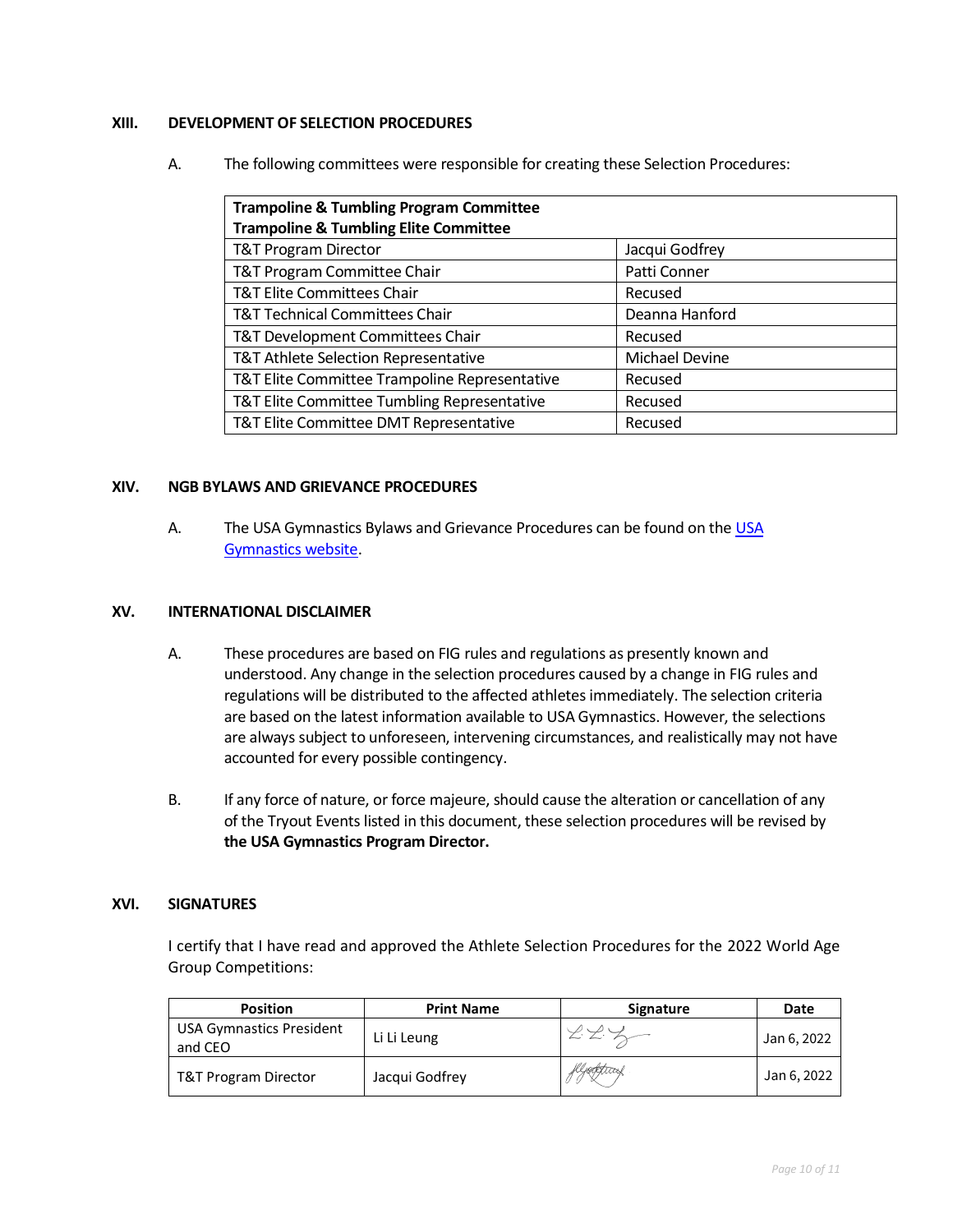| Michael Devine<br>Athlete Representative | William<br>Michael Devine (Jan 6, 2022 14:49 EST) | Jan 6, 2022 |
|------------------------------------------|---------------------------------------------------|-------------|
|------------------------------------------|---------------------------------------------------|-------------|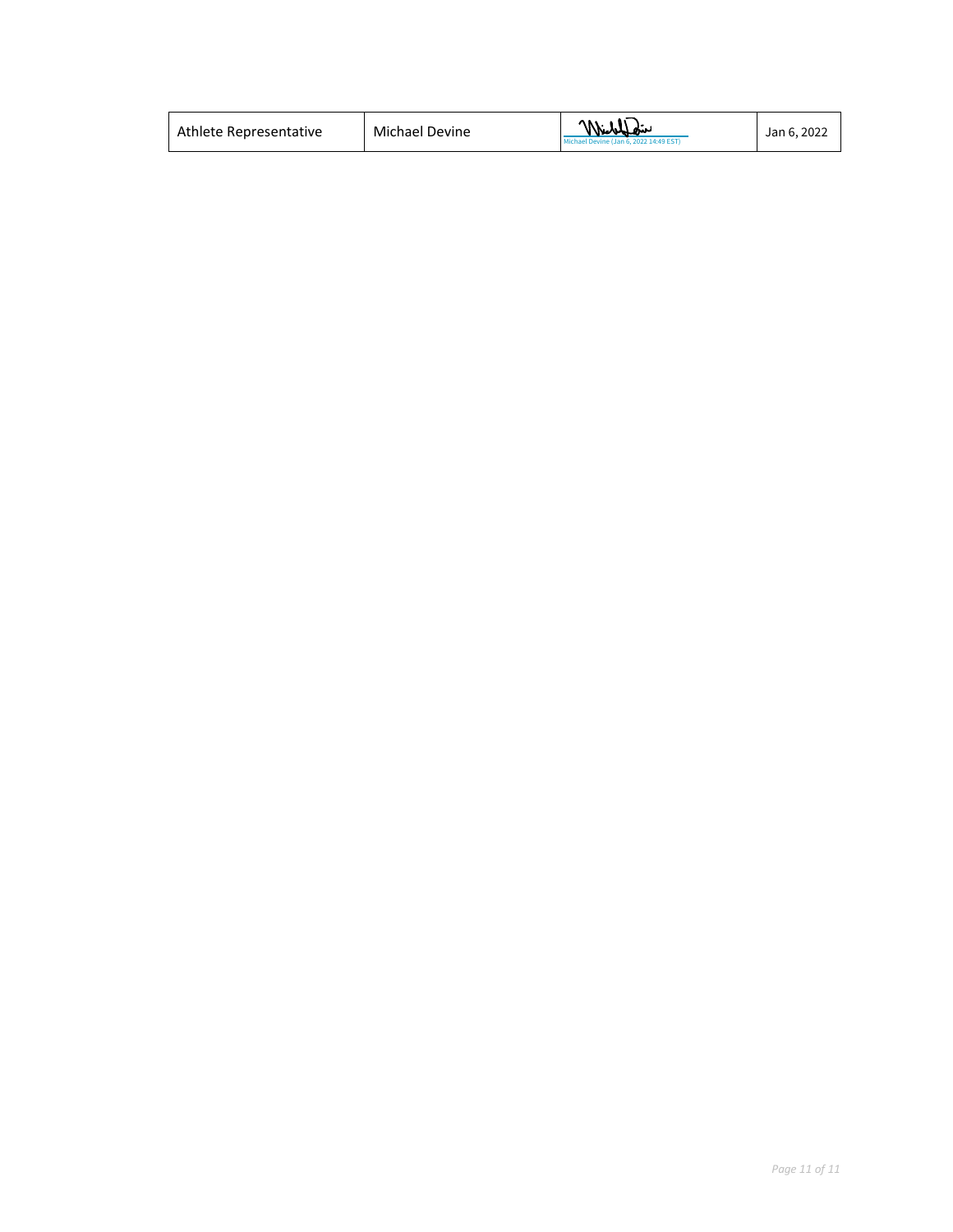# 2022 WAGC T&T Selection Procedures

## 12.21.21

Final Audit Report 2022-01-06

| Created:        | 2021-12-21                                   |
|-----------------|----------------------------------------------|
| By:             | Mary McDaniel (mmcdaniel@usagym.org)         |
| Status:         | Signed                                       |
| Transaction ID: | CBJCHBCAABAAadTyuxuBouD3Dhy2HLXePrBJJoPY_trv |

### "2022 WAGC T&T Selection Procedures 12.21.21" History

- **D** Document created by Mary McDaniel (mmcdaniel@usagym.org) 2021-12-21 - 9:19:19 PM GMT- IP address: 107.77.208.187
- Document emailed to Michael Devine (devinem10@gmail.com) for signature 2021-12-21 - 9:21:43 PM GMT
- **Email viewed by Michael Devine (devinem10@gmail.com)** 2021-12-21 - 9:21:47 PM GMT- IP address: 66.102.8.7
- $\mathbb{Z}_{\bullet}$  Document e-signed by Michael Devine (devinem10@gmail.com) Signature Date: 2022-01-06 - 7:49:49 PM GMT - Time Source: server- IP address: 72.74.171.195
- $\mathbb{R}$  Document emailed to Jacqui Godfrey (jgodfrey@usagym.org) for signature 2022-01-06 - 7:49:51 PM GMT
- **Email viewed by Jacqui Godfrey (jgodfrey@usagym.org)** 2022-01-06 - 7:53:41 PM GMT- IP address: 76.219.167.79
- $\mathscr{O}_\bullet$  Document e-signed by Jacqui Godfrey (jgodfrey@usagym.org) Signature Date: 2022-01-06 - 7:54:15 PM GMT - Time Source: server- IP address: 76.219.167.79
- Document emailed to Li Li Leung (Ileung@usagym.org) for signature 2022-01-06 - 7:54:17 PM GMT
- **Email viewed by Li Li Leung (lleung@usagym.org)** 2022-01-06 - 9:48:08 PM GMT- IP address: 71.145.217.37
- $\mathscr{O}_\mathbf{Q}$  Document e-signed by Li Li Leung (lleung@usagym.org) Signature Date: 2022-01-06 - 9:51:15 PM GMT - Time Source: server- IP address: 71.145.217.37

**Adobe Sign**